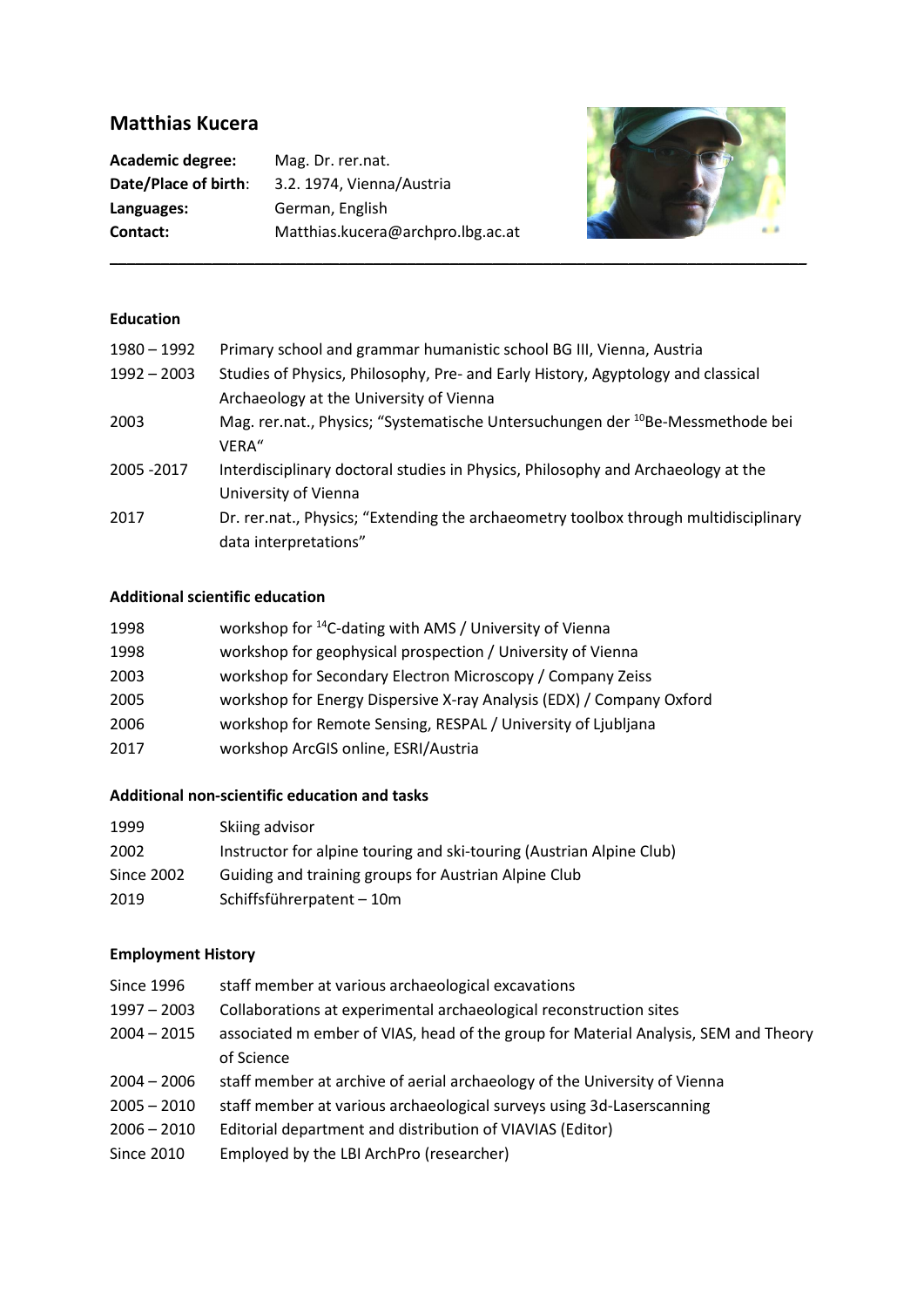## **Teaching at the Institute of Pre- and Early History / University of Vienna**

Since 2000 Experimental Archaeology, workshop and lectures Since 2005 Theory of Science, seminars and lectures Since 2020 Scientific dating methods

# **Related Activities and Experience**

| <b>Since 2004</b> | Atmospheric Secondary Electron Microscopy; International and interdisciplinary       |
|-------------------|--------------------------------------------------------------------------------------|
|                   | projects (Paleopathology, Anthropology, Archaeozoology, Physics,)                    |
| 2004              | 2 weeks internship on µXRF at Römisch Germanisches Zentralmuseum Mainz               |
|                   | (RGZM)/ Germany.                                                                     |
| $2004 - 2010$     | Presentation of the results of interdisciplinary research, philosophy of science and |
|                   | theoretical archaeology at various meetings                                          |
| $2006 - 2008$     | Staff member at the excavation in Schwarzenbach / Burg; Developement and testing     |
|                   | of 3d digital documentation using 3d-Laserscanning                                   |
| <b>Since 2007</b> | Several terrestrial laser scanning (TLS) surveys; 3D recording of monuments,         |
|                   | architecture, archaeological sites, cultural heritage sites.                         |
| $2007 - 2008$     | staff member at the LEOPOLD-project; 3d-data capturing and visualisation of          |
|                   | archaeological contents; Development of HMC (stratigraphic sequencer).               |
| $2007 - 2008$     | Managment and documentation at the Researchers' Night 2007, Celtic Night;            |
|                   | Editor of VIAVIAS (Journal of the Vienna Institute for Archaeological Sciences)      |
| $2008 - 2009$     | Preperation of projects, Evaluation of LEOPOLD, VIAVIAS 2 and 3, Cooperation with    |
|                   | Centro Malqui/Peru and University of Sao Paulo/Brazil                                |
| <b>Since 2009</b> | Handheld Laser scanning; 3D recording of archaeological artefacts and skeletal       |
|                   | remains                                                                              |
| <b>Since 2010</b> | Large Scale geophysical prospection and archaeological interpretation (LBI ArchPro)  |
| <b>Since 2010</b> | Chief in charge of TLS at the LBI ArchPro                                            |
| $2011 - 2012$     | Technical director of archaeological excavations at Ochsenberg / Lower Austria       |
| <b>Since 2012</b> | General organisation of the case studies of LBI ArchPro, maintenance and logistics - |
|                   | <b>Head of Case Studies</b>                                                          |
| $2013 - 2015$     | Technical director of archaeological excavations at Kreisgrabenanlage Hornsburg 1    |
|                   | and Hornsburg 2, Hornsburg/ Lower Austria (Organizing a team of 50 people)           |
| <b>Since 2014</b> | Mainly responsible for the department of Virtual Archaeology of the LBI ArchPro -    |
|                   | "key researcher"                                                                     |
| $2015 - 2017$     | Project "A puzzle in 4D"; collaboration with OREA/ Academy of Sciences (LBI          |
|                   | ArchPro); development of an AIS prototype consisting of HMC+ and GIS                 |
|                   | implementation - Technical project leader of LBI in charge                           |
| 2019              | Survey pilot project Chachapoyas/ Peru                                               |
| 2020              | Chief in charge UAV Laserscanning                                                    |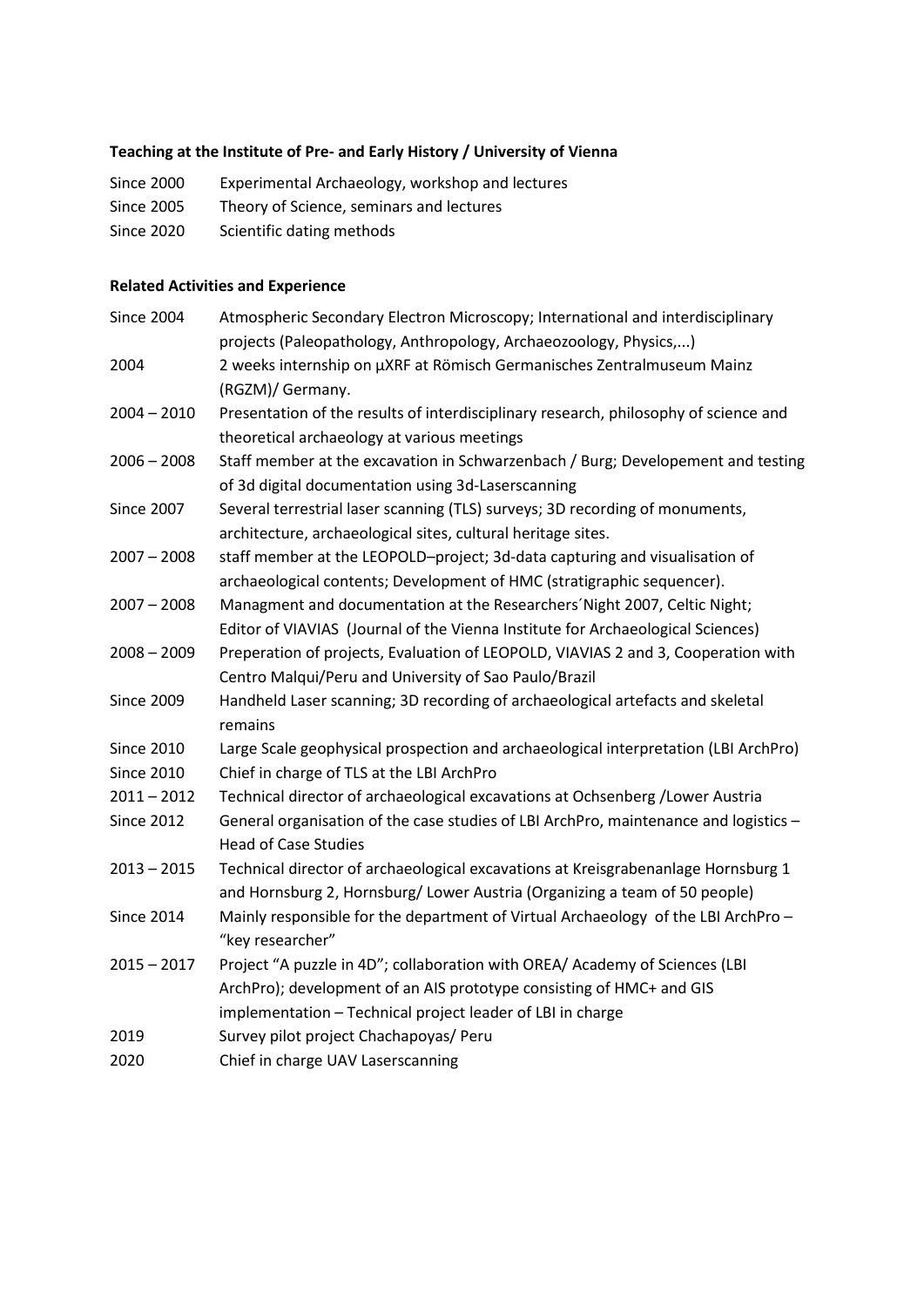#### **Publications (selected)**

- Doneus, M., Verhoeven, G., Fera, M., Briese, C., Kucera, M., Neubauer, W., 2011. From Deposit to Point Cloud – a Study of Low-Cost Computer Vision Approaches for the Straightforward Documentation of Archaeological Excavations. Geoinformatics FCE CTU 6 (0), 81–88.
- Kucera, M., 2004. Das Experiment in der Archäologie, in: Endlich, C. (Ed.), Experimentelle Archäologie in Europa. Bilanz 2004. Isensee, Oldenburg [Germany], pp. 7–13.
- Kucera, M., 2013. Prospecting Kreuttal/Austria erosion and accumulation, in: Archaeological Prospection. Proceedings of the Proceedings of the 10th International Conference on Archaeological Prospection, Vienna. 29.5-2.6. 2013, pp. 95–96.
- Kucera, M., Löcker, K., 2007. Reading the past, reading the data, in: Karl, R., Leskovar, J. (Eds.), Interpretierte Eisenzeiten. Fallstudien, Methoden, Theorie : Tagungsbeiträge der 2. Linzer Gespräche zur interpretativen Eisenzeitarchäologie. Studien zur Kulturgeschichte von Oberösterreich Folge 19. OÖ. Landesmuseum, Linz, pp. 321–326.
- Kucera, M., Löcker, K., 2009. Ich seh´ich seh´was Du nicht siehst…: Ein theoretischer Ansatz zu Ausgrabungsprozessen, in: Karl, R. (Ed.), Tagungsbeiträge der 3. Linzer Gespräche zur Interpretativen Eisenzeitarchäologie. Studien zur Kulturgeschichte von Oberösterreich 22. Land Oberösterreich, OÖ. Landesmuseum, Linz, pp. 353–358.
- Kucera, M., Mehofer, M., 2005. Rasterelektronenmikroskopie in der Archäologie. Zum Einsatz naturwissenschaftlicher Methoden in der archäologischen Forschung – Teil 2. Archäologie Österreichs 16/2, 56–63.
- Kucera, M., Mehofer, M., 2011. Spurensuche im Detail. Linearbandkeramisch und frühbronzezeitlich datierte Keramikfragmente aus Hainburg/Teichtal – Archäometrische Untersuchungen. Archäologie Österreichs 22/1, 51–53.
- Kucera, M., Pany-Kucera, D., Boyadjian, C.H., Reinhard, K., Eggers, S., 2011. Efficient but destructive: A test of the dental wash technique using secondary electron microscopy. Journal of Archaeological Science 38 (1), 129–135.
- Kucera, M., Sevara, C., Trinks, I., Ling, J., 2013. Towards the rapid of the Tanum landscape: Developing an integrated workflow 3D laser scanning and image based modelling techniques, in: Archaeological Prospection. Proceedings of the Proceedings of the 10th International Conference on Archaeological Prospection, Vienna. 29.5-2.6. 2013, pp. 357–359.
- Löcker, K., Kucera, M., Trinks, I., Neubauer, W., 2015. Successfully falsified… On epistemological problems of archaeological excavations and geophysical surveys, in: Archaeologia Polona. Archaeological Prospection. 11th International Conference on Archaeological Prospection, Warsaw. 15.-19.9.2015, pp. 222–224.
- Nau, E., Neubauer, W., Gibson, A., Kucera, M., Schneidhofer, P., Totschnig, R., 2013. Duggleby Howe: From prospection to digital stratigraphic documentation, in: Archaeological Prospection. Proceedings of the Proceedings of the 10th International Conference on Archaeological Prospection, Vienna. 29.5-2.6. 2013, pp. 288–292.
- Neubauer, W., Kucera, M., Nau, E., Kastowsky-Priglinger, K., Löcker, K., 2011. The Casemate Barracks documentation project at the Royal Naval Dockyard, Bermuda, in: , Research Notes 45.
- Neubauer, W., Seren, S., Hinterleitner, A., Doneus, M., Löcker, K., Trinks, I., Nau, E., Pregesbauer, M., Kucera, M., Verhoeven, G., Saey, T., Smedt, P. de, van Meirvenne, M., 2012. Integrated geophysical archaeological prospection resulting in the discovery of the school of gladiators in the Roman town of Carnuntum in Austria, in: SEG Technical Program Expanded Abstracts 2012. SEG Technical Program Expanded Abstracts 2012. Society of Exploration Geophysicists, pp. 1–5.